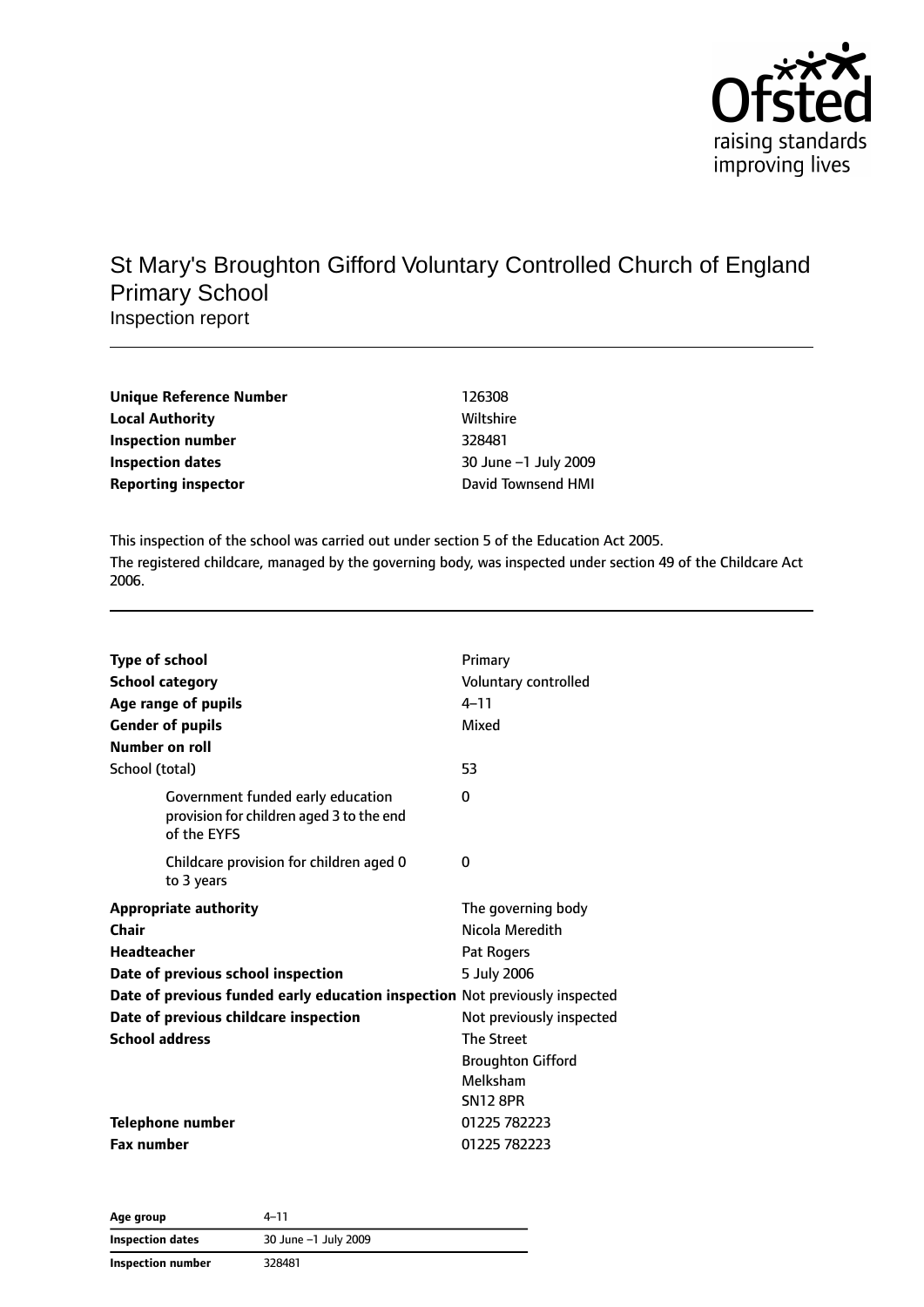© Crown copyright 2009

.

#### Website: www.ofsted.gov.uk

This document may be reproduced in whole or in part for non-commercial educational purposes, provided that the information quoted is reproduced without adaptation and the source and date of publication are stated.

Further copies of this report are obtainable from the school. Under the Education Act 2005, the school must provide a copy of this report free of charge to certain categories of people. A charge not exceeding the full cost of reproduction may be made for any other copies supplied.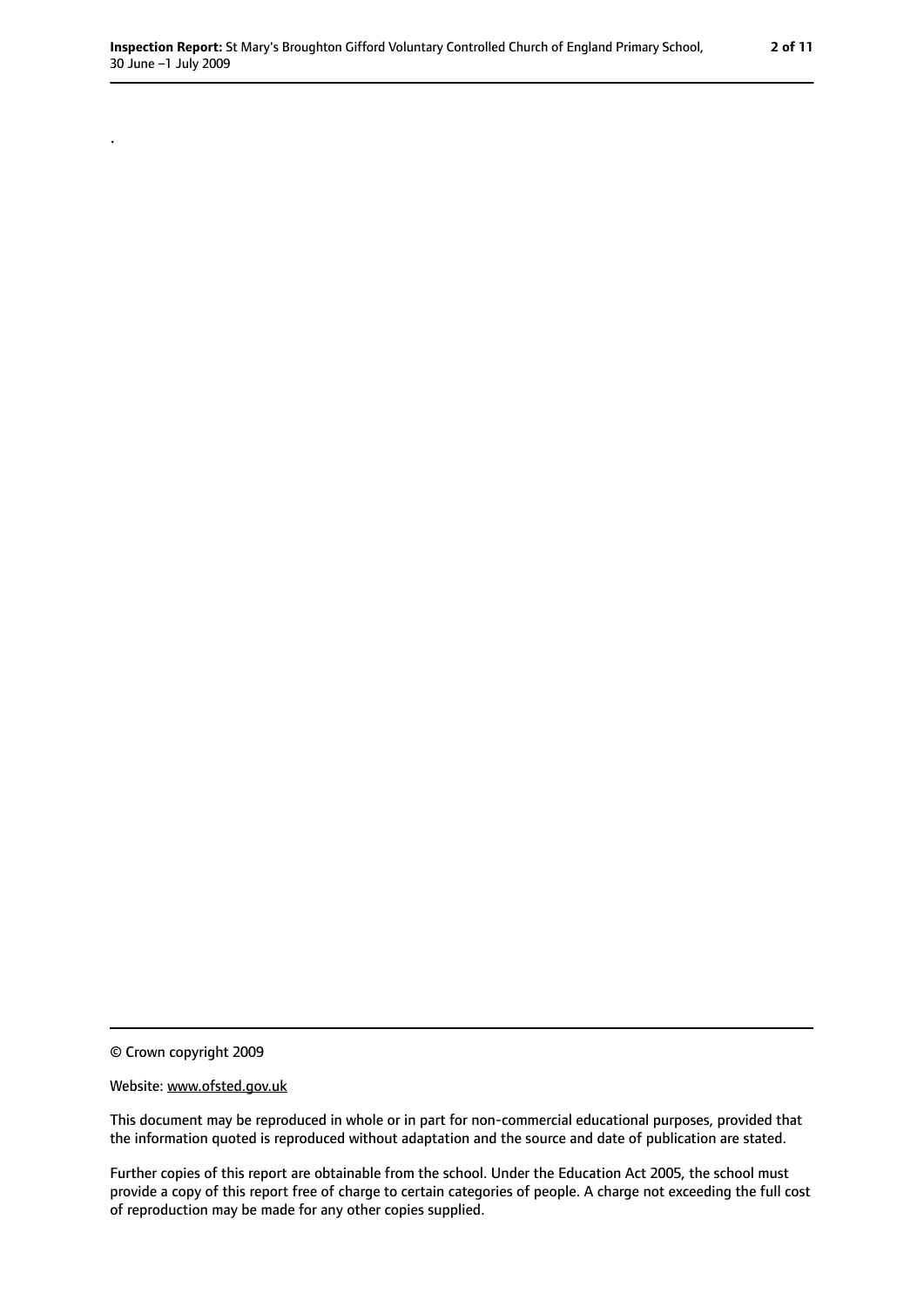## **Introduction**

The inspection was carried out by one of Her Majesty's Inspectors.

## **Description of the school**

St Mary's Broughton Gifford is much smaller than most primary schools. There are no pupils known to be eligible for free school meals. The proportion of pupils from minority ethnic groups is below average. Most, if not all, pupils speak English as their first language. The percentage of pupils with learning difficulties and/or disabilities is similar to that seen nationally. When they enter the Reception Year, children typically have the knowledge and skills expected for their age except in their language and communication, where levels are below those typically seen.

### **Key for inspection grades**

| Grade 1 | Outstanding  |
|---------|--------------|
| Grade 2 | Good         |
| Grade 3 | Satisfactory |
| Grade 4 | Inadequate   |
|         |              |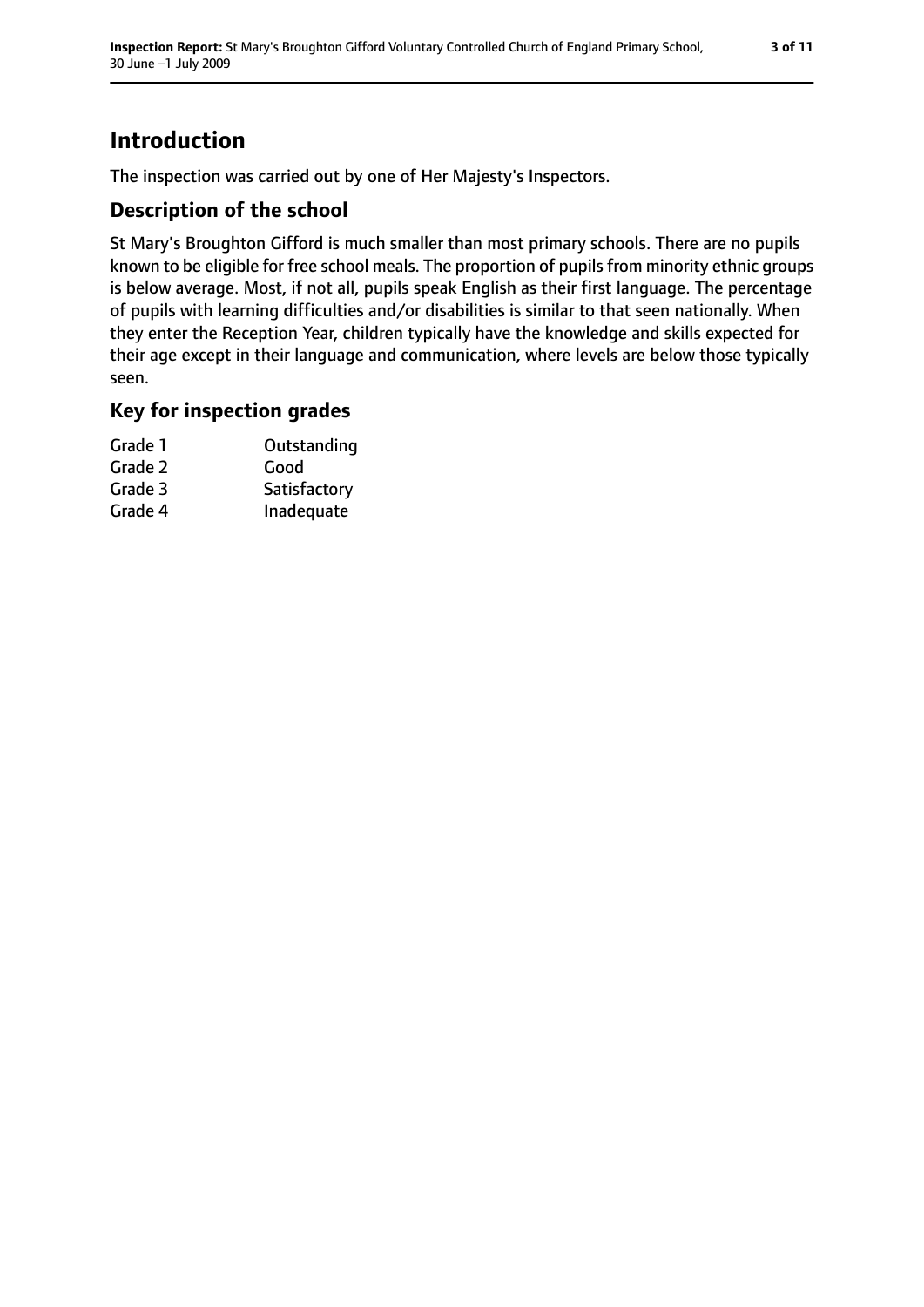# **Overall effectiveness of the school**

## **Grade: 2**

This is a good school, cherished by parents and the local community. Good improvements have been made since the last inspection. Good teaching, strong pastoral care and enhanced academic guidance, alongside closer tracking of each pupil's progress, mean that pupils achieve well in their studies and develop into mature and confident citizens of the future.

Parents are overwhelmingly supportive of the school and rate it as an exceptionally caring school that pupils love. One parent summed up the perspective of many when reporting that the 'best way to get my child to go to sleep at night is to tell him school is in the morning and he cannot wait and jumps into bed!' Children are very thoughtful towards their peers and enjoy each other's company. Their personal development and well-being are outstanding. Pastoral care in school is excellent. The approaches taken to guiding pupils academically are very effective and are tailored closely to pupils' ages and needs.

Achievement has improved since the last inspection and is now good. Standards at the end of Year 2 are above national averages, although fewer pupils reach Level 3 in literacy and boys' reading scores were lower last year than those for girls. Standards in Key Stage 2 fluctuate from year to year due to small class sizes. In 2008, they were well above average but in 2009, although standards were above average overall, attainment in writing was average. Some pupils, especially boys, had not had a sufficient grounding in phonics skills earlier in their time at school. The school's strategy for helping them write more confidently is beginning to bear fruit but has not yet had a marked impact on standards. Pupils with learning difficulties and/or disabilities are carefully identified, offered tailored programmes of support and their progress is well monitored. Improvements made to the way pupils' work is assessed and marked and to systems for tracking their progress have helped teachers tailor learning to each individual's needs. Teaching is consistently good. Pupils appreciate the individual support they receive and the fact that lessons are fun. Teachers use their subject knowledge well to challenge pupils and they respond with very good attitudes to learning. The good curriculum is broad and balanced, and helps pupils identify the links in their learning between subjects. A range of effective measures is in place to promote good attendance, although current attendance is average; in a small school, absence due to illness can have a disproportionate effect on the figures. The well regarded headteacher has tirelessly sought to support her new teachers in developing their own practice and to involve all her staff team in developing shared responsibility for ensuring pupils make good progress over time. She is supported well by other responsibility holders, but in some cases their evaluative role is under-developed and their analysis lacks rigour. Nonetheless, the track record evident in raising standards and the quality of provision since the last inspection shows that the school has good capacity to improve.

### **Effectiveness of the Early Years Foundation Stage**

#### **Grade: 2**

Children get off to a good start in the Early Years Foundation Stage. They are well nurtured and cared for and relationships with parents are very positive. Children's personal development and well-being are outstanding. They show curiosity, patience, concentration and empathy towards each other. Although they are taught alongside Year 1 pupils, they are given sufficient opportunities to learn through child-initiated play at their own level. They are provided with an attractive and well organised classroom environment that enables them to access stimulating activities in each area of learning and to develop their independence. The school recognises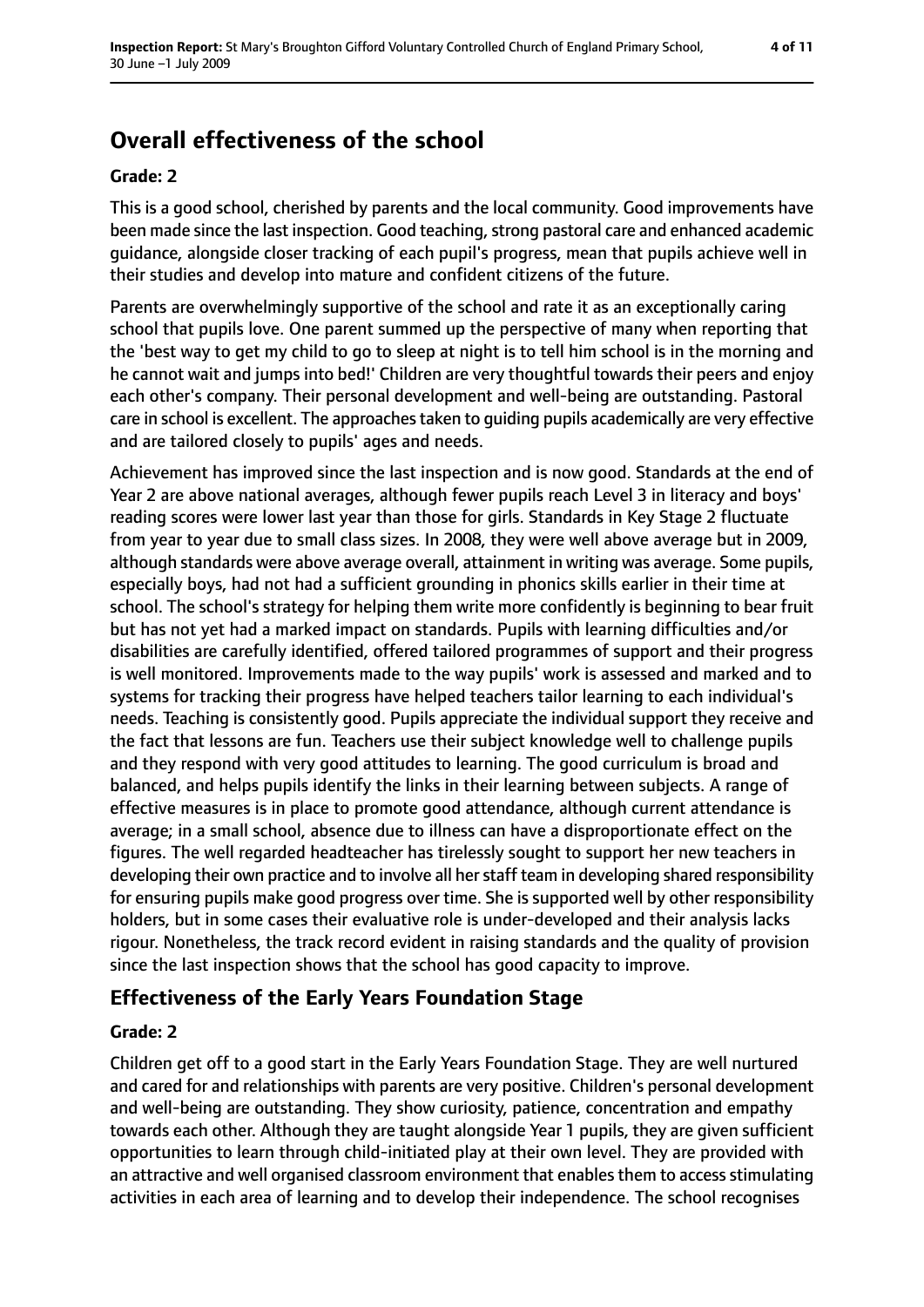that the outside area, while of sufficient size and in regular use, lacks shelter and cannot be used freely as an extension of the classroom. A wide range of assessment approaches are used to establish what children know and can do and these are utilised well to inform planning for the next steps in their learning. From their typically average starting points, children make good and sometimes very good progress in all areas of learning. By the end of the year, they are typically working at levels above national expectations except in writing, in which their starting points were lower. In this area, standards by the time they enter Year 1 are average. Their awareness of early mathematical concepts and their emerging skills in this area are particularly strong. Leadership and management are good. Very close links are established with the pre-school and transition for children moving into Year 1 is effective.

## **What the school should do to improve further**

- Ensure that the recent improvements in boys' progress in reading and writing are consolidated, and reflected in higher standards.
- Improve the outside area for children in the Early Years Foundation Stage.
- Develop the role of all staff with leadership responsibilities in carrying out comprehensive and rigorous evaluations of the school's work.

## **Achievement and standards**

### **Grade: 2**

Achievement has improved markedly since the last inspection and is now good because the quality of teaching and learning has been raised. This has led to an improvement in standards by the end of Year 2, with scores in reading, writing and numeracy now above average. Although the trend is rising again, fewer pupils reach the higher Level 3 over time in reading and writing. Although pupils make good progress overall in Years 1 and 2, this picture masks the fact that girls achieved more strongly than boys in reading.

National test results in 2008 were well above average in English and mathematics, with around half of the pupils reaching the higher Level 5, while all reached the higher level in science. However, in 2009, although attainment continues to be above average overall, standards in writing are average. The current Year 6 comprises a large proportion of boys, half of whom present with learning difficulties, principally language delay. These pupils did not get a sufficient grounding in their basic writing skills earlier in their time at school and have had a lot of lost ground to catch up. They have made good progress in the last year. Teachers now place considerable emphasis on pupils' speaking and listening to help them rehearse what they wish to write. They also make greater use of strategies to engage boys in their writing, such as role play and the use of video excerpts from key texts to help them plan and draft their ideas. This, along with the fact that teachers have sharpened their use of assessments to help target interventions for those needing particular help with dyslexia, has ensured all pupils now make consistently good progress with their writing.

## **Personal development and well-being**

#### **Grade: 1**

Parents and pupils alike confirm that pupils very much enjoy coming to school. It is clear that pupils like and respect their teachers and that these feelings are reciprocated. Pupils feel very safe, free from bullying and clear about who to turn to if they have a problem. They have been fully involved in developing the school's behaviour systems. Their conduct in lessons and around the school is outstanding. A very caring ethos is in evidence, with older pupils very sensitive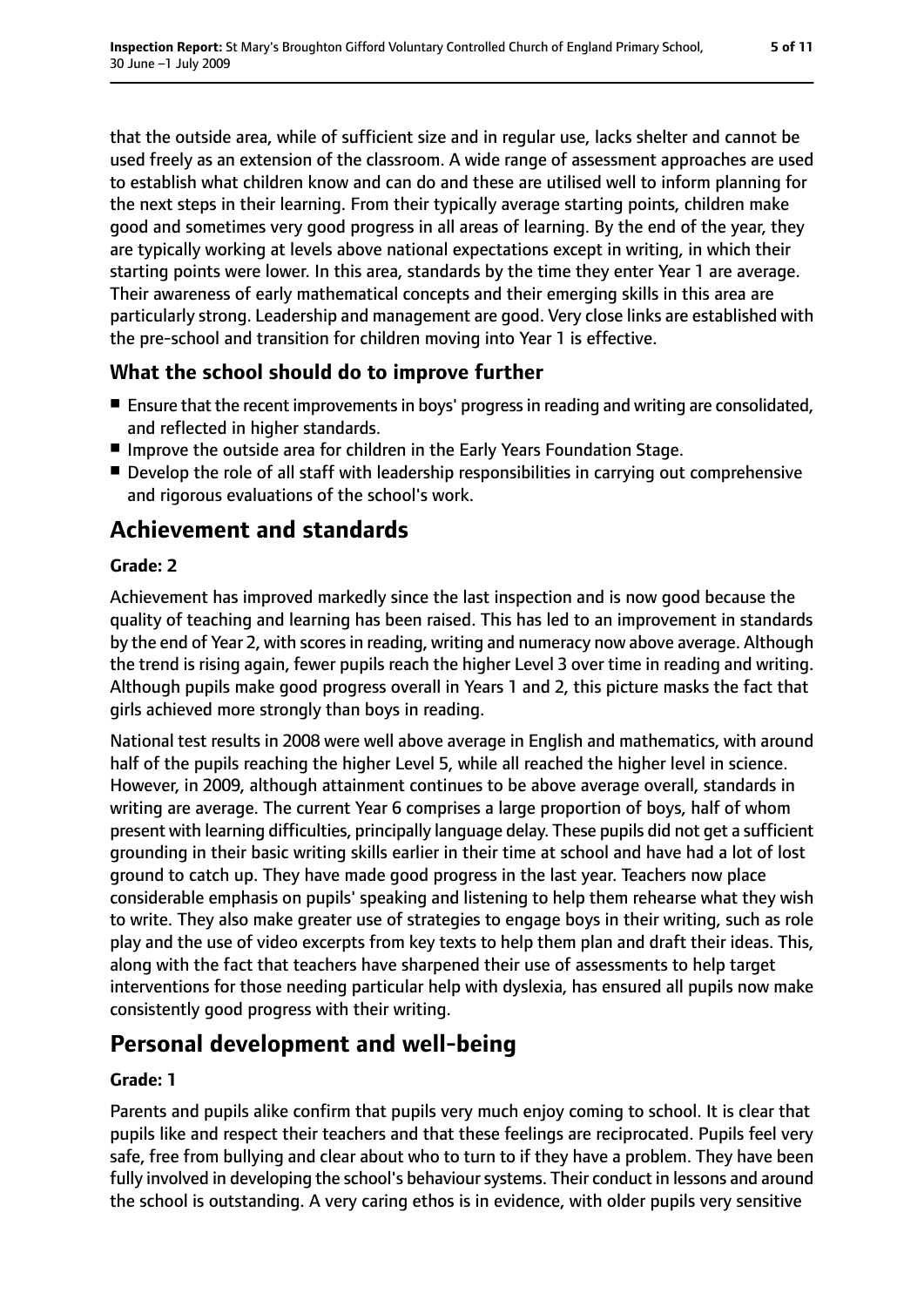to the needs of younger ones. They all readily contribute to the life of the school and local community, for example taking on responsibilities in class and leading on ecology projects locally.

Pupils are adopting healthy lifestyles very readily. They enthusiastically join in physical education, including an hour of swimming a week, and are highly active at break-times. They readily partake of healthy snacks. They eat a balanced diet and have a good understanding of potential risks to their health. Their spiritual, moral, social and cultural development is excellent. Assemblies involve all the pupils and are celebratory, giving pupils very good opportunities to marvel at and reflect upon the awe and wonder of our world. Pupils are developing a keen awareness of the beliefs and traditions of others and an understanding of their own heritage. Their appreciation of cultural diversity has been enhanced by a guided visit to a mosque and links established with schools in France and Nepal.

## **Quality of provision**

### **Teaching and learning**

#### **Grade: 2**

Teachers plan well and explain the purposes of each lesson very clearly. They make sure the main part of the lesson has challenge for pupils of different abilities within mixed-age classes. Teachers use their good subject knowledge to ask more searching questions of pupils, introduce technical language and offer stimulating learning activities which pupils enjoy. Relationships between the teaching team and their pupils are very good. Those who require individual support during lessons receive very good help from teaching assistants. Classroom environments are very attractive and feature many displays that help scaffold pupils' learning. However, sometimes the pace of learning drops because whole-class sections of lessons are too teacher-led and this limits the potential for more pupils to take a full lead in their own learning.

## **Curriculum and other activities**

#### **Grade: 2**

Teachers' weekly planning consistently ensures that pupils are given stimulating learning opportunities in basic skills that are well matched to their ages and abilities. There was clear evidence seen during the inspection of pupils across classes gaining regular access to computers for their own individual learning. The school has established cross-curricular links between subjects and teachers are now starting to plan more effectively for pupils' progression in learning. There is a clear focus on developing pupils' cultural and personal development. A good emphasisis placed, for example, upon looking at life for people from different backgrounds and eras and upon inculcating in pupils the personal qualities they need for later life success. Physical education, music and art have a high profile within the timetabled week and in terms of the numerous extra-curricular clubs. These and the many enrichment activities on offer are enthusiastically attended and received by pupils of all ages.

### **Care, guidance and support**

#### **Grade: 1**

The highly committed staff provide an excellent quality of pastoral care for the pupils. Parents hold the school's supportive, family atmosphere in high regard. As a result, pupils flourish and develop into confident, considerate young citizens. Safeguarding arrangements are secure. Pupils are well supervised in and around school. The school works very effectively with outside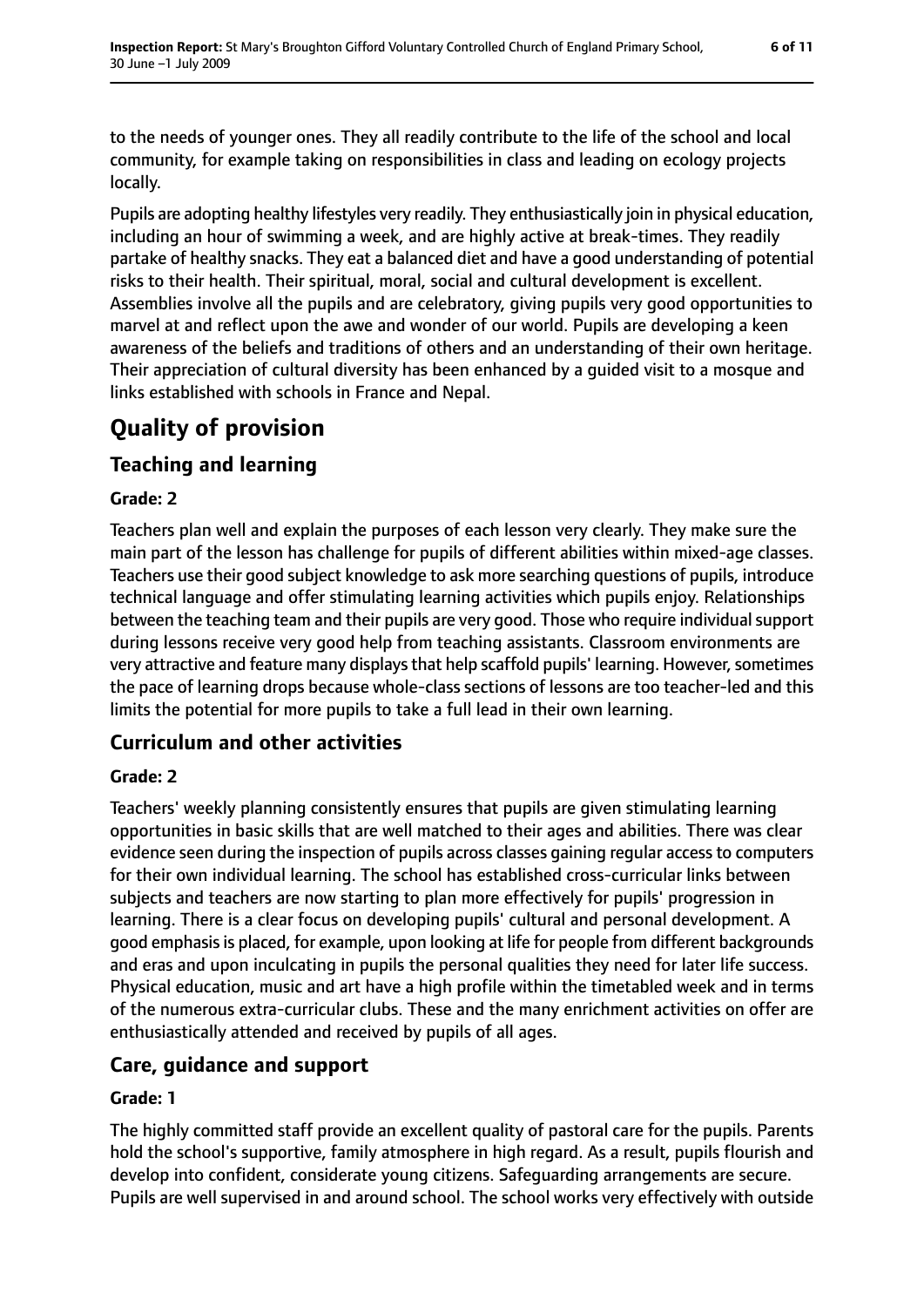agencies to promote the care of more vulnerable pupils. Support for pupils' academic guidance is very effective. Teachers regularly mark pupils' work and give them constructive advice on how to improve further, usually linked to the learning targets that have been set with individuals. Younger pupils are asked to assess for themselves how well they understand new learning in lessons, and as they get older, are encouraged to assess their own written work against their personal targets.

## **Leadership and management**

#### **Grade: 2**

The headteacher and her team are rightly held in high regard by parents and pupils alike for the commitment they show to the families in this closely-knit school community. In recent years, the headteacher has resolutely worked to rebuild her teaching team after a time of change and to work on developing the quality of teaching, which is now good. This improvement, coupled with a greater emphasis on shared accountability by all staff for tracking and securing pupils' academic progress, has helped the school raise standards for pupils in all classes. She is supported well by other responsibility holders but the school recognises that, at this stage in its development, their roles and responsibilities are not fully developed. There is a good commitment to equality in all that the school is about. The school promotes cohesion well through its strong links within the locality and its international focus through the curriculum. Governors challenge and support the school well. With some governors new to their posts, they are rightly attending to the provision of training and induction to support their roles.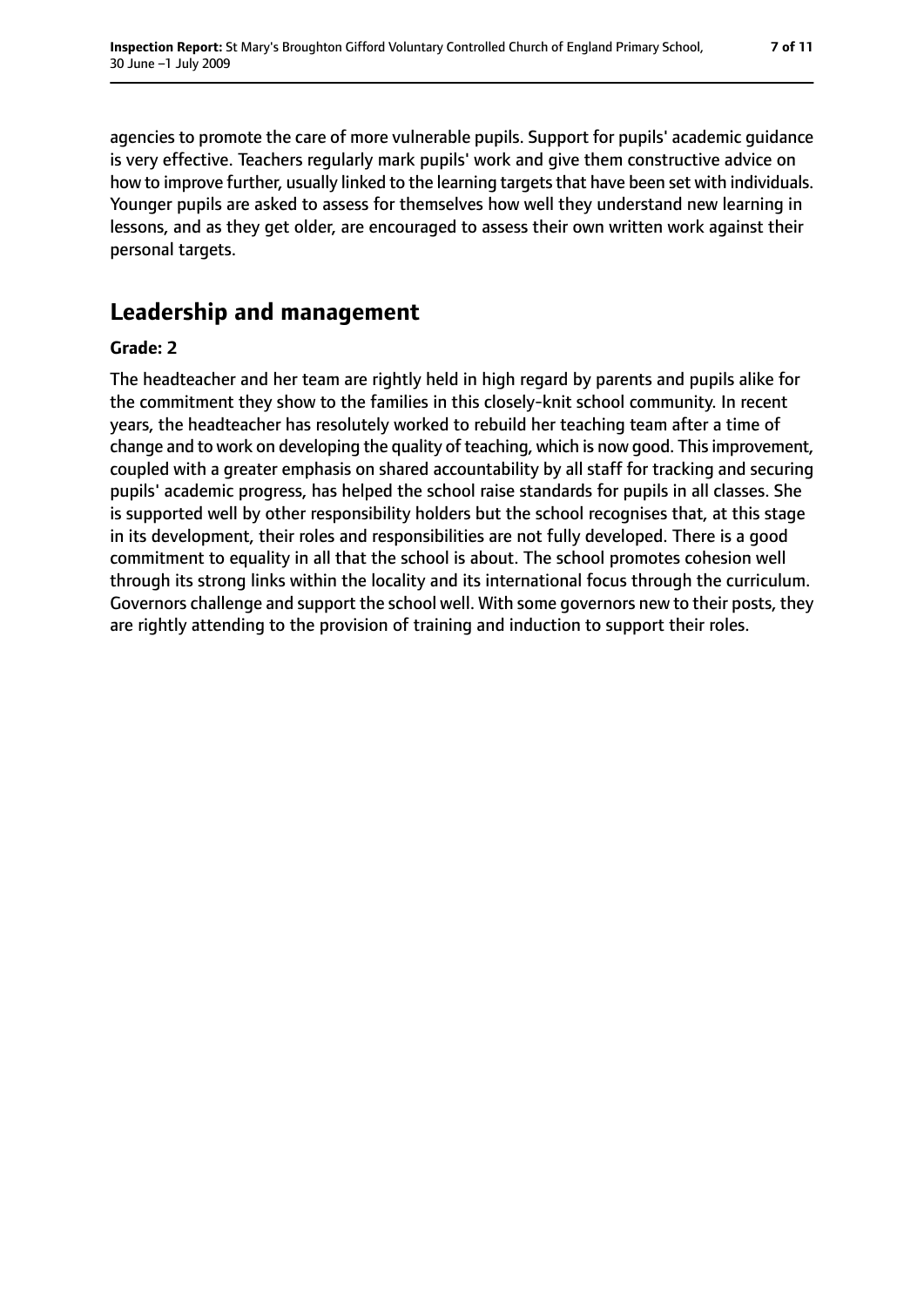**Any complaints about the inspection or the report should be made following the procedures set out in the guidance 'Complaints about school inspection', which is available from Ofsted's website: www.ofsted.gov.uk.**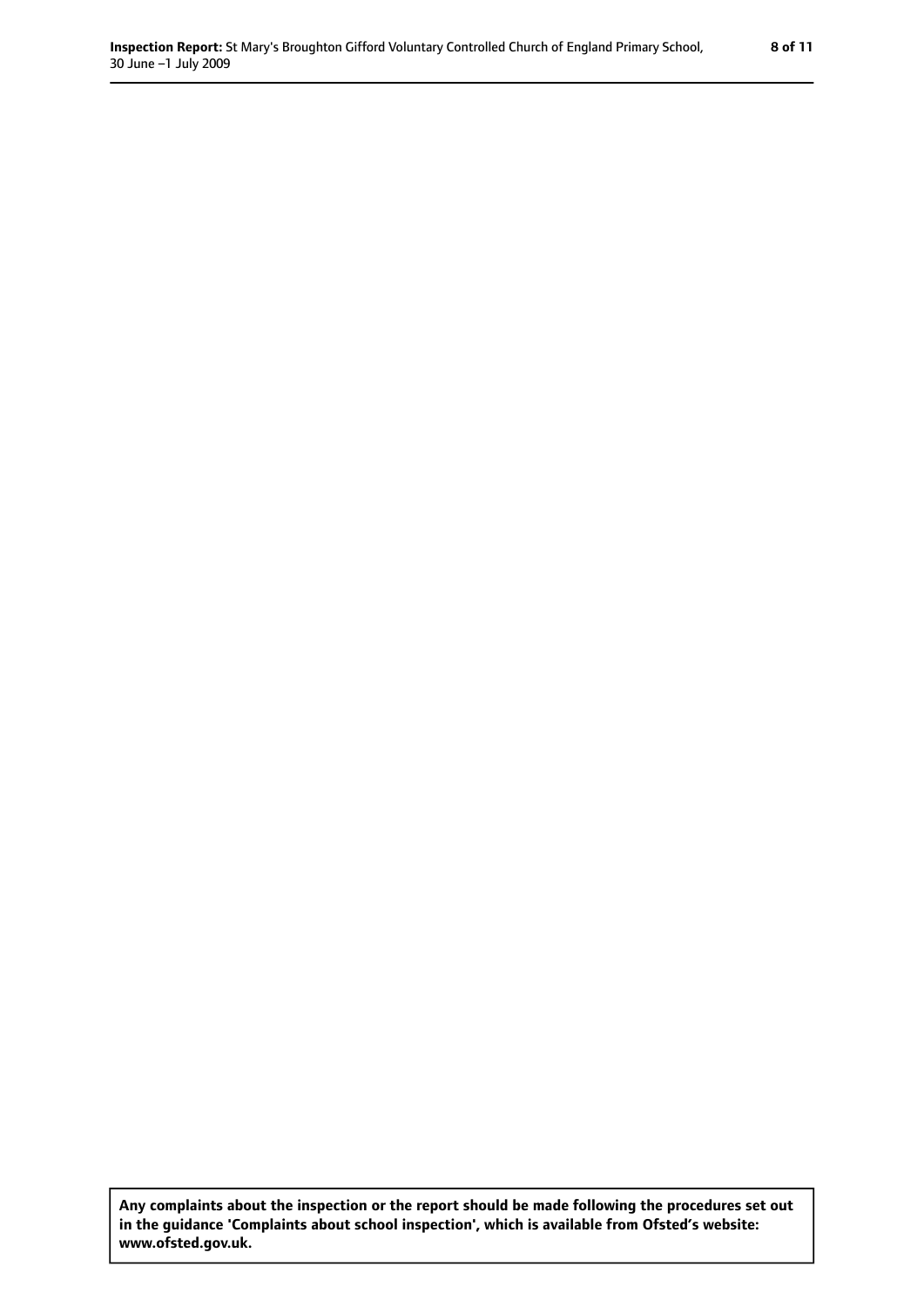## **Inspection judgements**

| Key to judgements: grade 1 is outstanding, grade 2 good, grade 3 satisfactory, and | School  |
|------------------------------------------------------------------------------------|---------|
| arade 4 inadequate                                                                 | Overall |

### **Overall effectiveness**

| How effective, efficient and inclusive is the provision of<br>education, integrated care and any extended services in meeting the<br>needs of learners? |     |
|---------------------------------------------------------------------------------------------------------------------------------------------------------|-----|
| Effective steps have been taken to promote improvement since the last<br>inspection                                                                     | Yes |
| How well does the school work in partnership with others to promote learners'<br>well being?                                                            |     |
| The capacity to make any necessary improvements                                                                                                         |     |

## **Effectiveness of the Early Years Foundation Stage**

| How effective is the provision in meeting the needs of children in the<br>l EYFS?            |  |
|----------------------------------------------------------------------------------------------|--|
| How well do children in the EYFS achieve?                                                    |  |
| How good are the overall personal development and well-being of the children<br>in the EYFS? |  |
| How effectively are children in the EYFS helped to learn and develop?                        |  |
| How effectively is the welfare of children in the EYFS promoted?                             |  |
| How effectively is provision in the EYFS led and managed?                                    |  |

#### **Achievement and standards**

| How well do learners achieve?                                                                                 |  |
|---------------------------------------------------------------------------------------------------------------|--|
| The standards <sup>1</sup> reached by learners                                                                |  |
| How well learners make progress, taking account of any significant variations  <br>between groups of learners |  |
| How well learners with learning difficulties and/or disabilities make progress                                |  |

<sup>&</sup>lt;sup>1</sup>Grade 1 - Exceptionally and consistently high; Grade 2 - Generally above average with none significantly below average; Grade 3 - Broadly average to below average; Grade 4 - Exceptionally low.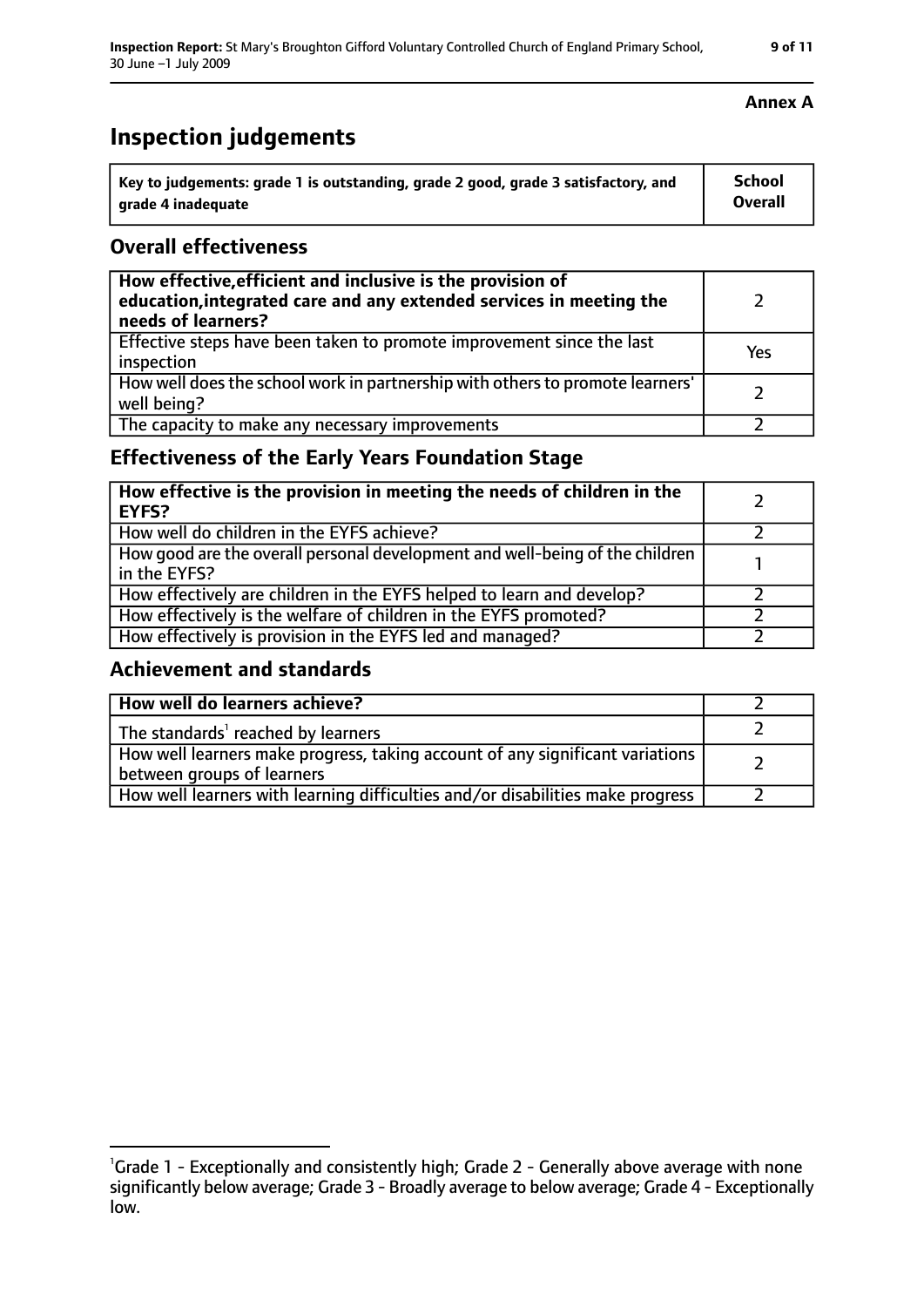## **Personal development and well-being**

| How good are the overall personal development and well-being of the<br>learners?                                 |  |
|------------------------------------------------------------------------------------------------------------------|--|
| The extent of learners' spiritual, moral, social and cultural development                                        |  |
| The extent to which learners adopt healthy lifestyles                                                            |  |
| The extent to which learners adopt safe practices                                                                |  |
| The extent to which learners enjoy their education                                                               |  |
| The attendance of learners                                                                                       |  |
| The behaviour of learners                                                                                        |  |
| The extent to which learners make a positive contribution to the community                                       |  |
| How well learners develop workplace and other skills that will contribute to<br>their future economic well-being |  |

## **The quality of provision**

| How effective are teaching and learning in meeting the full range of<br>learners' needs?              |  |
|-------------------------------------------------------------------------------------------------------|--|
| How well do the curriculum and other activities meet the range of needs and<br>interests of learners? |  |
| How well are learners cared for, quided and supported?                                                |  |

## **Leadership and management**

| How effective are leadership and management in raising achievement<br>and supporting all learners?                                              |           |
|-------------------------------------------------------------------------------------------------------------------------------------------------|-----------|
| How effectively leaders and managers at all levels set clear direction leading<br>to improvement and promote high quality of care and education |           |
| How effectively leaders and managers use challenging targets to raise standards                                                                 | フ         |
| The effectiveness of the school's self-evaluation                                                                                               |           |
| How well equality of opportunity is promoted and discrimination eliminated                                                                      |           |
| How well does the school contribute to community cohesion?                                                                                      |           |
| How effectively and efficiently resources, including staff, are deployed to<br>achieve value for money                                          |           |
| The extent to which governors and other supervisory boards discharge their<br>responsibilities                                                  |           |
| Do procedures for safequarding learners meet current government<br>requirements?                                                                | Yes       |
| Does this school require special measures?                                                                                                      | <b>No</b> |
| Does this school require a notice to improve?                                                                                                   | No        |